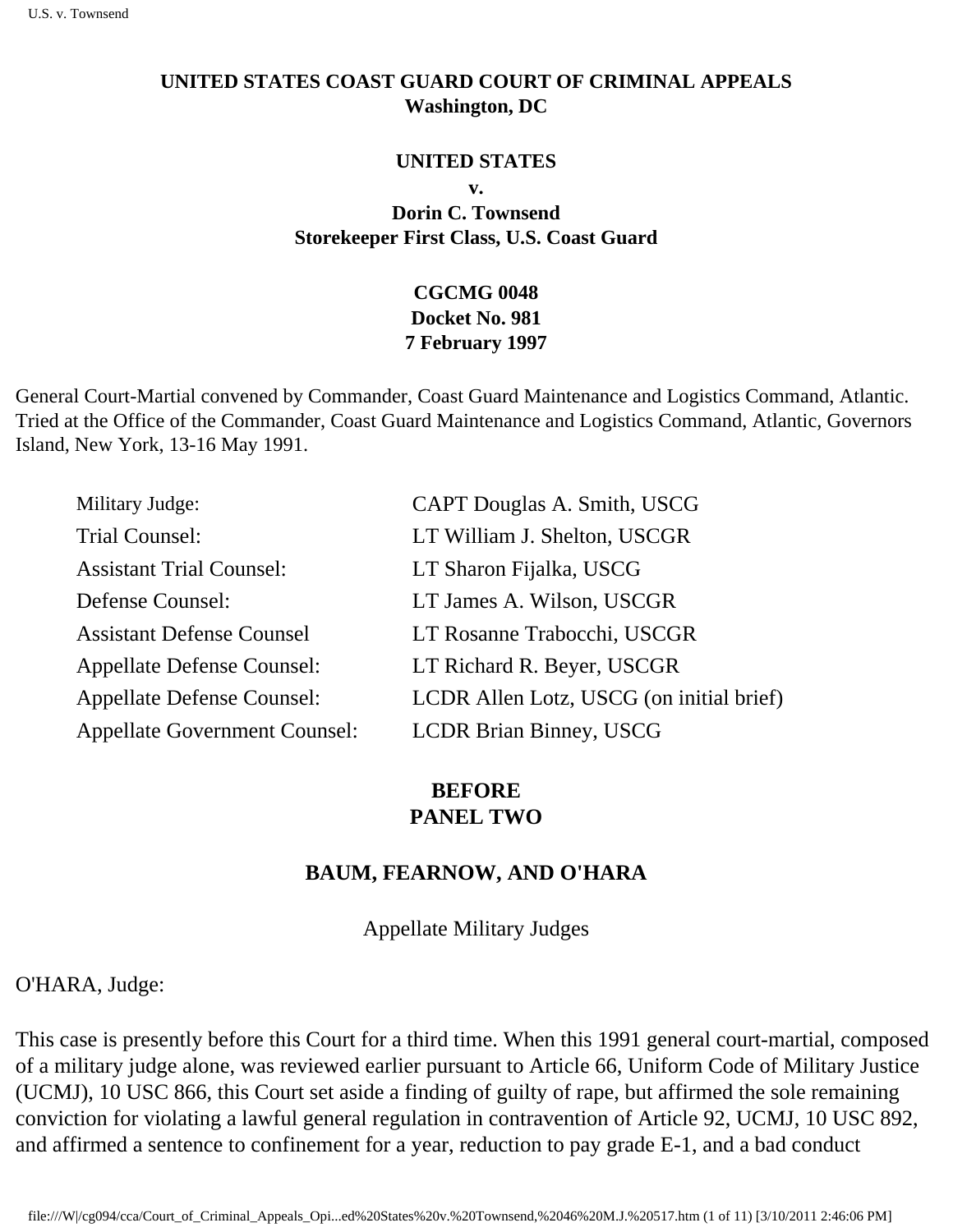discharge. 34 MJ 882 (CGCMR 1992). Review was initially granted by the then Court of Military Appeals on other grounds. 36 MJ 221 (CMA 1992)(daily journal). Later, the appellant was given permission to raise for the first time the validity of the general regulation. 38 MJ 227 (CMA 1993)(daily journal). The Court of Military Appeals then granted review of the newly raised issue and remanded it to us for consideration in light of this Court's decision in *U.S. v. Webster*, 37 MJ 670 (CGCMR 1993), aff'd on other grounds 40 MJ 384 (CMA 1994), which was decided subsequent to the initial review in this case. 39 MJ 37 (CMA 1993)(daily journal). In *Webster*, this Court had set aside convictions for violations of general regulations - one of the regulations being Coast Guard Personnel Manual 8-H-5 (Commandant Instruction M1000.6A) which proscribed inappropriate senior/subordinate relationships and was the basis for appellant's regulation violation in this case. During the previous remand, this Court reaffirmed our original decision, notwithstanding the intervening *Webster* opinion, but divided as to the rationale. 39 MJ 784 (CGCMR 1994). On further review, the Court of Appeals for the Armed Forces set aside our 1994 decision and again remanded the case for further review. 43 MJ 205 (1995). Chief Judge Sullivan in the lead opinion held that this Court still needed to analyze the regulation, particularly with respect to the signing official. In his concurring opinion, Judge Cox opined that appellate government counsel's failure to answer whether the order in question was a lawful general regulation suggested that it was not and, therefore, agreed that remand was appropriate to address the issue. In also concurring, Judge Wiss narrowly construed the judicial notice of the regulations taken at trial, as not including whether the general regulation was issued by the appropriate official, and consequently was not an evidentiary issue which could be waived. Judge Crawford dissented because the issue had been waived. Judge Gierke also dissented because, in the absence of contrary evidence or a defense objection, judicial notice was sufficient proof of a valid general regulation.

During this latest remand, counsel initially failed to address the Commandant's role, if any, in the issuance of the regulation, and we issued an order for additional information called for by our reading of our higher Court's principal opinions. The appellant objected by a motion to reconsider our order, arguing that we should not consider new matters outside the record. The government agreed in part, but urged that judicial economy warranted making the materials part of the appellate record in light of the decision of the Court of Appeals in remanding the case. We denied appellant's motion. Counsel then filed supplemental briefs and information as ordered and presented oral argument on the issues before us.

#### THE *WEBSTER* DECISION

In *U.S. v. Webster*, 37 MJ 670 (CGCMR 1993), this Court did not apply waiver, even though the evidentiary issue was raised for the first time on appeal. In doing so, the Court was exercising its plenary review authority granted by Article 66(c), UCMJ, which permits us to decline to apply waiver when it is in the interest of justice. *U.S. v. Claxton*, 32 MJ 159, 162 (CMA 1991). The *Webster* Court was concerned with what it perceived as an apparent growing laxity in the issuance of Coast Guard-wide general orders and regulations. See also *U.S. v. Heath*, 39 MJ 1101, 1105 (CGCMR 1994)(Edwards, J., concurring). Besides declining to apply waiver, the *Webster* Court went further by looking behind the trial court's taking judicial notice of the regulations. Without some assurances from the government as to the Commandant's involvement in the issuance of the regulations, the Court, in its independent duty to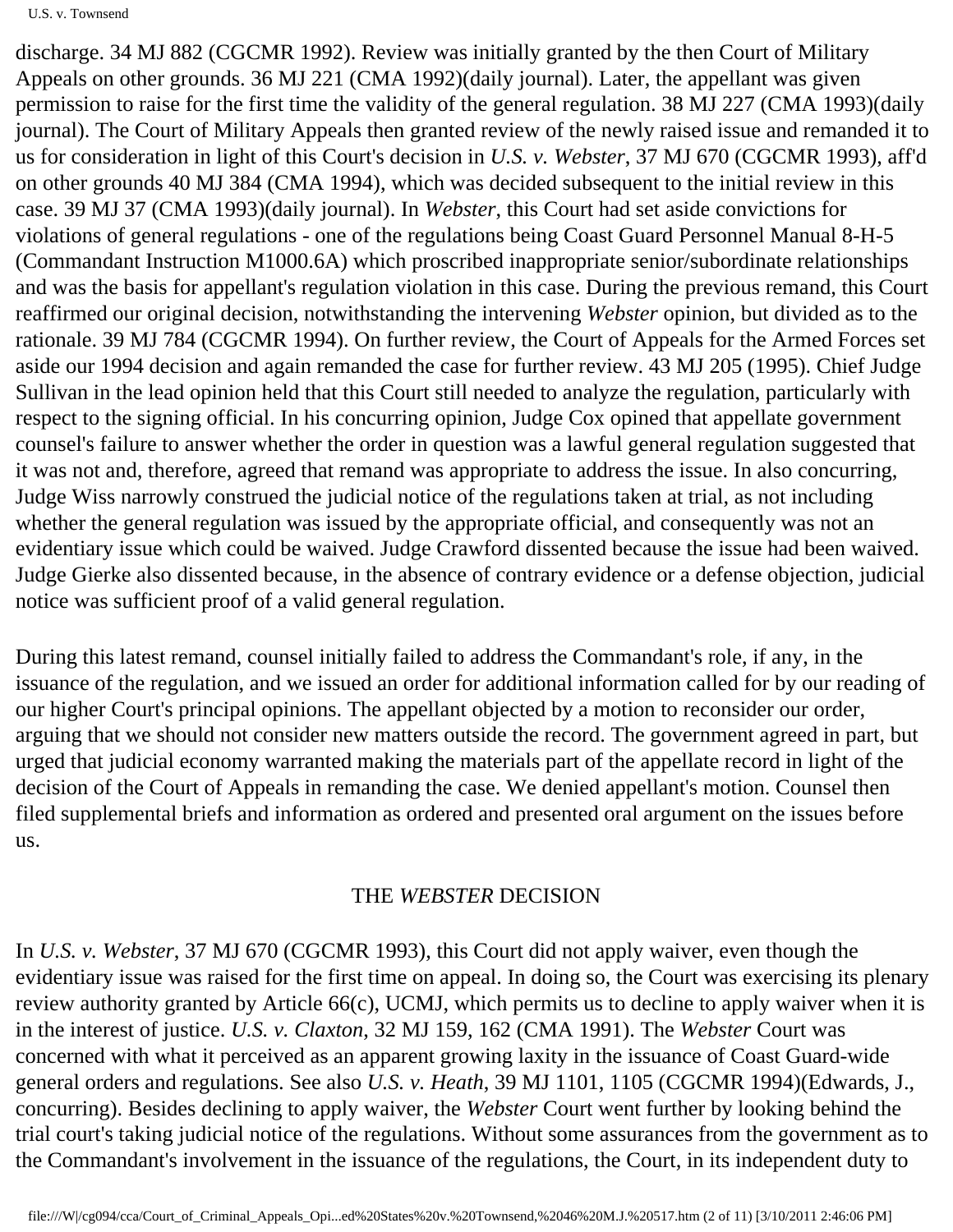examine the record, set aside the convictions for a failure of proof under the circumstances. Therefore, it was not necessary for the Court to resolve the ultimate issue whether the regulations in question were general orders within the meaning of Article 92(1),UCMJ. It simply found that the government had not met its burden of proof in that particular case. The regulations still remained effective as general orders until properly challenged at trial and that challenge upheld on appeal.

Even before *Webster* was decided by this Court in 1993, appellate government counsel reminds us that the regulation in question in *Webster* and this case had been superseded. On 27 February 1992, the Acting Commandant personally signed Change 15 to the Coast Guard Personnel Manual, promulgating a total rewrite of Section 8-H as a punitive general order. That action removed any potential doubt that the general regulation governing inappropriate personal relationships was issued with the proper authority.

### APPLICABILITY OF *WEBSTER*

When this case was remanded to us the first time, we were directed to consider the sufficiency of the evidence supporting appellant's violation of the general regulation in light of the *Webster* decision. 39 MJ 37 (CMA 1993)(daily journal). We did and reaffirmed our original decision, notwithstanding the intervening *Webster* opinion, but divided as to the rationale. 39 MJ 784 (CGCMR 1994), set aside 43 MJ 205 (1995). The majority clarified that *Webster* was the exception, rather than the rule, in allowing a factual challenge, not raised at trial, to a judicially noticed general directive which was regular on its face. Unlike *Webster*, the question as to the regulation was not raised in this case when it was originally before this Court on appeal. In fact, civilian appellate defense counsel at that time went so far as to concede the violation of the regulation during oral argument. There were also the normal concerns about narrowing issues and finality in the appellate process. In the majority opinion, all of these factors counseled against taking the exceptional step of revisiting a conviction already found to be factually and legally sufficient. The concurring judge opined that *Webster* was erroneously decided to the extent that it did not apply waiver because of appellant's failure to raise the issue at trial.

The decision in *Webster* on the general regulations was based upon the specific circumstances of that case and is, therefore, not determinative of this case. Factual challenges to general orders and regulations normally must be properly preserved at trial to be considered on appeal. Facially valid general orders and regulations usually do not warrant the exceptional step by this Court of declining to apply waiver and demanding evidence beyond unobjected-to judicial notice.

## JUDICIAL NOTICE

As the government has forcefully argued, the crux of the matter before us is whether judicial notice of the lawful general regulation by the military judge standing alone was proper and adequate proof of that element of appellant's Article 92(1) offense. During the trial of this case, the proceedings on judicial notice of the regulation were: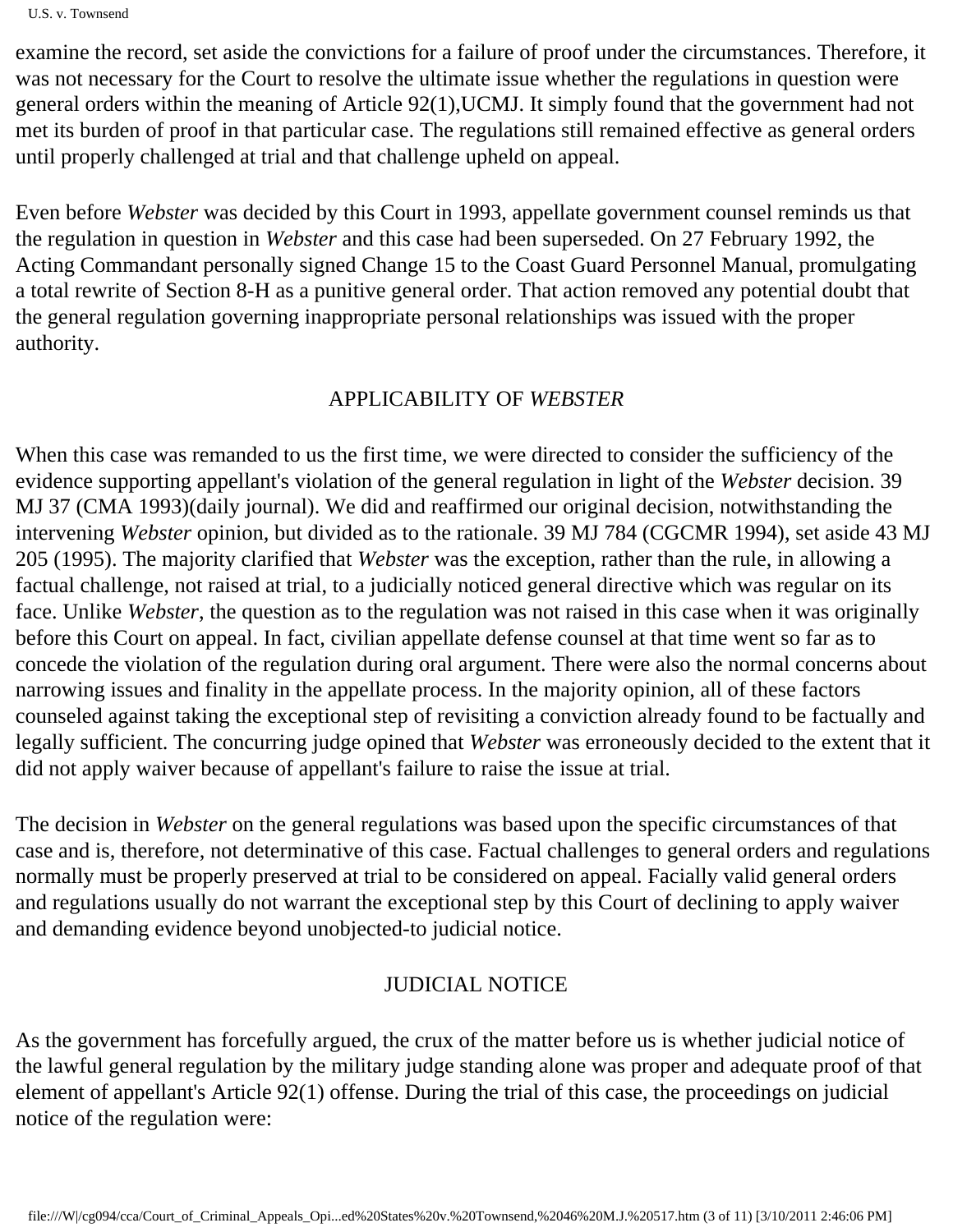MJ: Very well. Does either counsel have any additional evidence to present, before closing arguments?

TC: Yes, sir, if it please the court. The government would like to ask that the court take judicial notice, pursuant to Military Rule of Evidence 201(a) [sic] of Commandant Instruction M1000.6A. ...

MJ: Do we want to mark this as an exhibit?

TC: Please, sir.

MJ: Prosecution 2, is that where we are?

TC: Yes, sir.

MJ: ... Ok, I have, what has been marked as Prosecution Exhibit 2, which appears to be the cover page from the Personnel Manual, the promulgation letter [], pages 1 and 2, and then pages 8.H.1 [sic], 2, and 3, for a total of 6 pages.

TC: Yes, sir. I guess I should have indicated in my request asking that you take judicial notice of that particular Article in the Instruction, 8.H.5 [sic].

MJ: Mr. Wilson [the DC], do you have any objection to my taking judicial notice of the fact, [....] I assume you want me to notice that this is still in effect?

TC: Yes, sir, and was in effect at the time of the commission of the offenses.

MJ: Ok, Mr. Wilson?

DC: None, sir.

MJ: Ok. Hearing no objection from the defense counsel, I will take judicial notice that the Coast Guard Personnel Manual, Commandant Instruction M1000.6A, promulgated on the 8th of January 1988 is in effect and has been in effect since the 8th of January 1988. And I will specifically take judicial notice of paragraphs 8.H.1 [sic] through 8.H.5 [sic] as contained in the last 3 pages of this exhibit. The words "for identification" have been stricken.

R. 286-87. That is the extent of the record bearing on the lawful general regulation. Because the trial was before a military judge alone, there were no instructions on the effect of the judicial notice.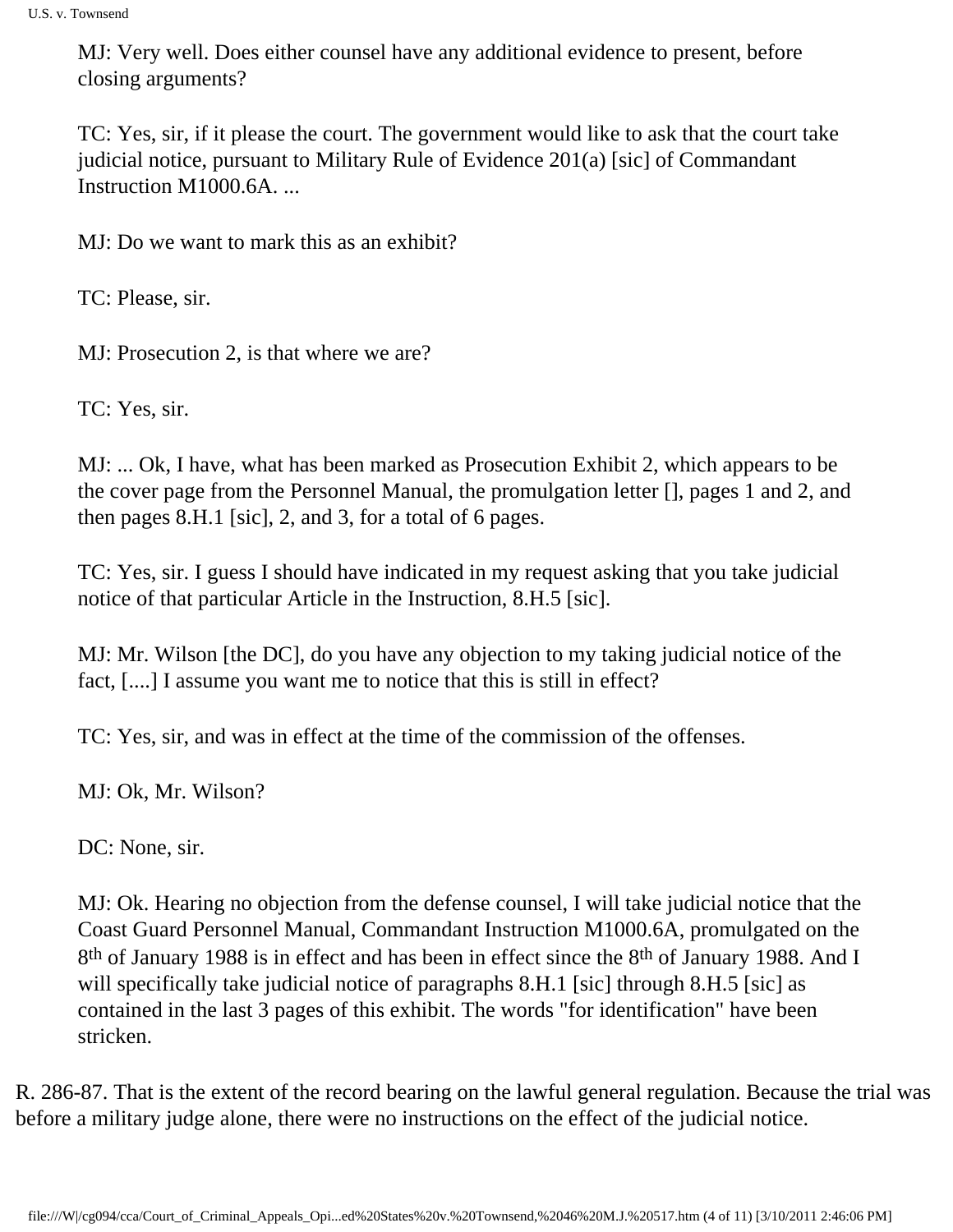U.S. v. Townsend

We find no error with the military judge taking judicial notice of Personnel Manual 8-H (Commandant Instruction M1000.6A) as a lawful general order, which was the basis for appellant's regulation offense. The provision violated concerned a personnel matter and was appropriately contained in the Coast Guard Personnel Manual, a Commandant Instruction (COMDTINST) with wide distribution through out the Service. The manual and Change 4 to it were promulgated in the usual directive format by the Office Chief on the Commandant's Headquarters Staff responsible to the Commandant for carrying out the personnel policies of the Coast Guard. A Coast Guard general regulation or order need not be signed by the Commandant. *U.S. v. Bartell*, 32 MJ 295 (CMA 1991). Article 8-H-5c specifically stated that "[t]his section constitutes a punitive general order under the UCMJ, and violations of its provisions are subject to prosecution under Articles 92 and 134 of the UCMJ." There was no evidence produced at trial to the contrary. Consequently on its face, Section 8-H of the Personnel Manual had the indices of a valid general regulation, even though the signing official was not a general court-martial officer or a flag officer in command. The taking of judicial notice of general orders or regulations is fully sanctioned by the Military Rules of Evidence (MRE) and the case law. MRE 201A and, e.g., *U.S. v. Williams*, 3 MJ 155 (CMA 1977). And, the judicial notice by itself is sufficient proof of the element of an Article 92(1) offense that "there was in effect a certain lawful order or regulation" as required by  $\Pi_0(b)(1)(a)$ , Part IV, Manual for Courts-Martial, United States, 1984 (MCM). E.g., *U.S. v. Mead*, 16 MJ 270 (CMA 1983).

The appellant has not brought to our attention any error in taking judicial notice of Personnel Manual 8- H (COMDTINST M1000.6A), and we find none. But, he does argue that the judicial notice taken was a limited one. He contends that the notice was only of the contents of the provision and that they were in effect at the time of the offense, not as to the regulation's punitive or general nature. We disagree. The provision itself specifies that it is "a punitive general order". Appellant's argument would only recognize the existence of the words, but at the same time would not give them meaning and effect. This would essentially render judicial notice useless as evidence, counter to the intent of MRE 201A. Also, the contents of the provision were already before the court as evidence as Prosecution Exhibit 2; therefore, there was no need for just judicially noticing the wording of the general regulation. It was the need to affirm that the regulation was punitive and general in nature and in effect at the time of the offense which motivated the judicial notice. Moreover, since the decision in *U.S. v. Williams*, 3 MJ 155 (CMA 1977), the whole purpose of taking judicial notice with an Article 92(1) offense is to satisfy the element of the offense on the existence of an operative general order or regulation. Anything less would require additional proof, other than the judicial notice. We will not presume that the government intended to take on this additional burden of proof, unless the record clearly indicates it. In the absence of any indication that the judicial notice was limited, we believe that the matter judicially noticed may be considered fully as evidence. In this case, the military judge could consider his judicial notice of Section 8-H of the Personnel Manual as fulfilling the need to establish that it was in fact a valid and effective, punitive, general regulation. See *U.S. v. Friedman*, 14 MJ 865 (CGCMR 1982). That conclusion would normally end our inquiry, but the circumstances of the second remand of this case dictate that we explore this matter further, particularly with respect to the signing official.

## SIGNATURE AUTHORITY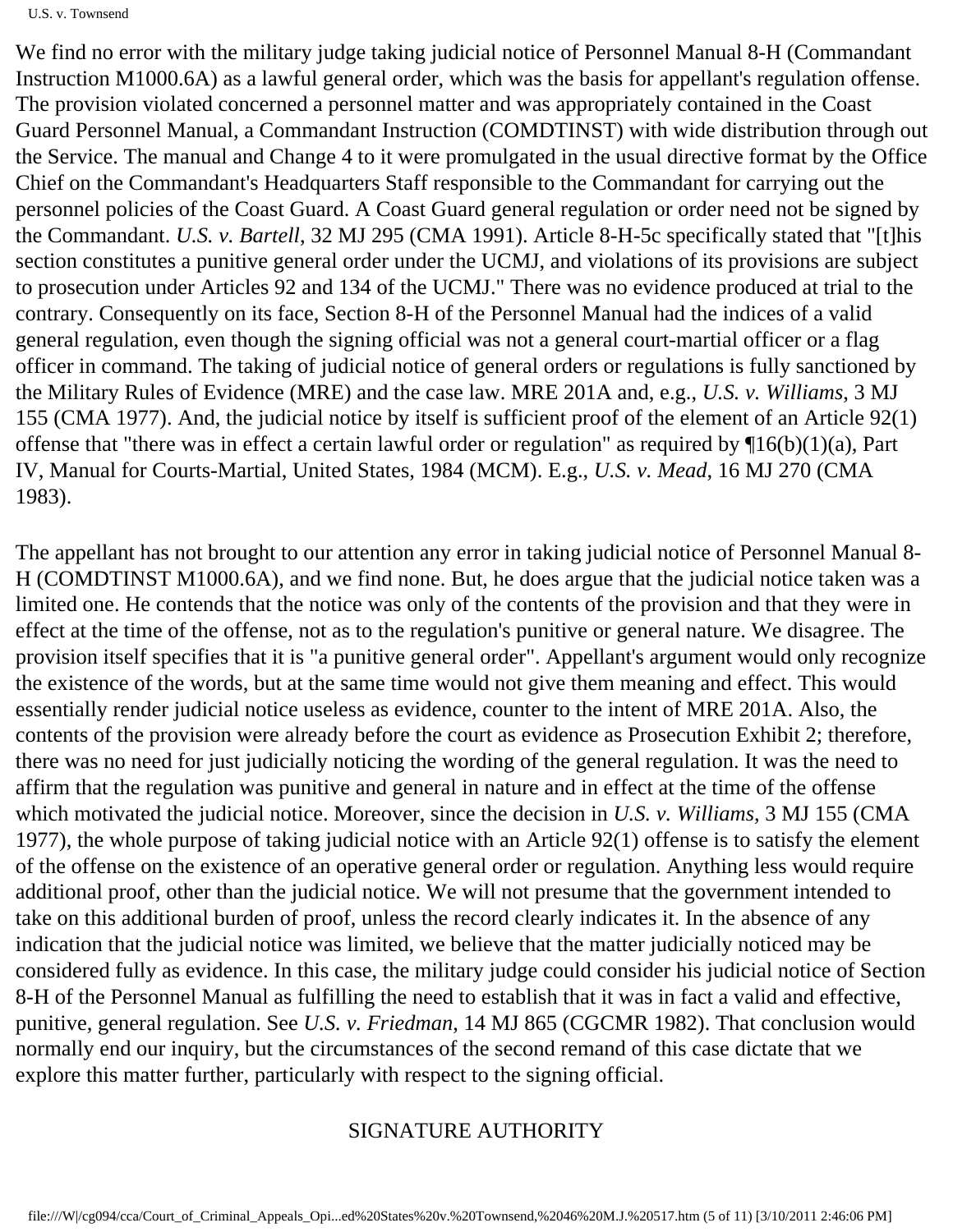U.S. v. Townsend

The *Webster* opinion found the lack of the Commandant's signature on the regulation raised some ambiguity. That is true, but it does not preclude it from being a general regulation. *U.S. v. Bartell*, 32 MJ 295 (CMA 1991). Unless signed by the head of the command, the nature of the signature authority is always ambiguous. That ambiguity standing alone does not draw into question the validity of a general regulation, particularly when the document is specifically denominated as such.

The authority to sign directives, correspondence, and other communications is inherent in command. Otherwise, no one would be able to speak in writing for the unit. Whatever authority has been vested in the command by statute, regulation, directive, etc., is within the command's signature authority. See United States Coast Guard Regulations 2-1-2A (COMDTINST M5000.3 series) (directives)(hereinafter CG Regulations). Unless specifically curtailed, this authority is delegable. CG Regulations 7-1-9; Coast Guard Correspondence Manual 2.P.2 (COMDTINST M5216.4 series); *U.S. v. DeBarrows*, 41 MJ 710, 723 n.23 (C.G.Ct.Crim.App. 1995)(O'Hara, J., concurring)("implied prohibitions against delegations are no longer favored in the law"). As recognized by Coast Guard Regulations 7-1-9, the custom is to sign "By direction" when a member is acting under delegated authority and to sign "Acting" when temporarily succeeding to command in the absence of the individual normally in command. An exception is provided for principal deputies who may sign using their title, such as "Chief of Staff" or "Executive Officer", even though they are signing as a delegatee. CG Regulations 7-1-9E. The Commandant's authority to sign and issue rules, orders, and instructions is reiterated at Coast Guard Regulation 2-1-1, reprinted in *U.S. v. Townsend*, 43 MJ 205, 209 (1995). The Commandant has delegated signature authority to his staff in a fashion similar to that used by subordinate commands under Coast Guard Regulation 7-1-9. See generally Delegation of Authority (Headquarters Instruction M5402.3D). As with principal deputies in the field, the practice at Headquarters is for flag-rank staff to sign using their title only; the rest of the staff generally signs "By direction".

Because the breadth of any delegation is a command prerogative, the extent of the discretion actually exercised by the individual signing a document as a delegatee in a particular case is always unclear. It can vary from the ability to act autonomously with the full authority and discretion of the command to merely ministerial acts of signing and issuing a document already approved in every detail by the command. Even where the signing official could normally exercise broad discretion, the command is free to interject itself into a particular instance and limit the signing official's freedom of action. Therefore, signing "By direction" (including by official title without independent signature authority) merely indicates to the reader that the signer, although not in charge of the unit, is in some way authorized to speak for the command.

The Commandant in Delegation of Authority 5-B-2.c (HQINST M5402.3D) specifically permits Headquarters Office Chiefs to issue Commandant Instructions. If the signature authority for this general regulation had been exercised by someone in a position further remote from the Commandant, the Court would be more justified in questioning whether it had been issued as a result of the Commandant's personal decision. Moreover, Personnel Manual 8-H-5c specifically stated that "[t]his section constitutes a punitive general order under the UCMJ". That statement indicates that the signing official had the necessary imprimatur from the Commandant to sign the regulation on his behalf. Given the close interaction between the Commandant and his senior staff, as with field commanders and their principal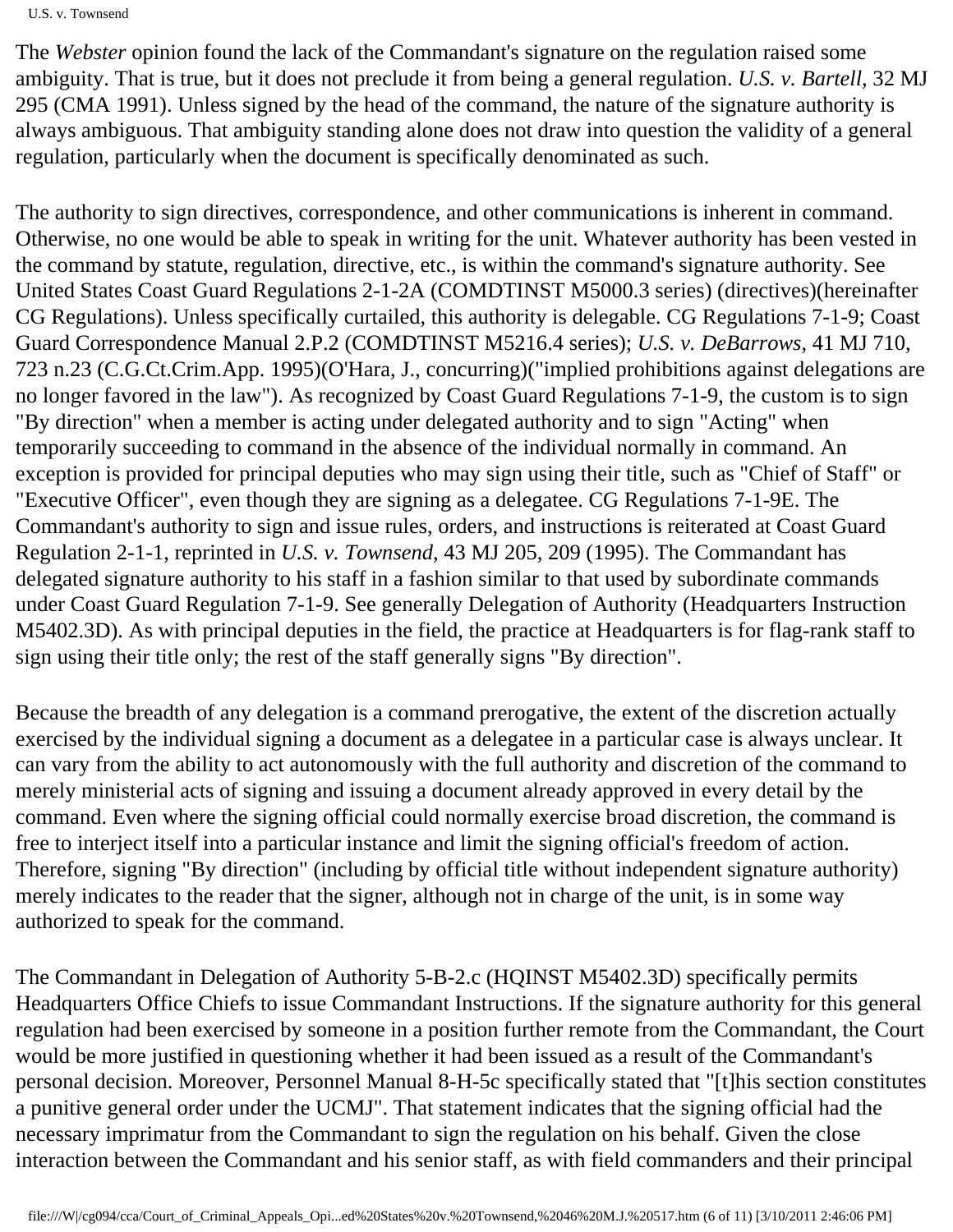deputies, it would be a total aberration for a trusted senior assistant to issue a general regulation *ultra vires*, without any direction from the Commandant. When we have before us a regulation, which affirmatively states that it is intended to be a punitive general regulation, signed by one with signature authority to sign for the Commandant, we have a facially valid regulation until evidence to the contrary is produced.

# PROMULGATION OF THE GENERAL REGULATION

Even though we believe the question as to the general nature of the regulation in this case is resolved on the grounds of waiver and the judicially noticed evidence of record, we have been directed by the majority of the Court in *U.S. v. Townsend*, 43 MJ 205 (1995), because of the *Webster* decision, to address whether Coast Guard Personnel Manual 8-H-5 (COMDTINST M1000.6A) at the time of the offense was, in fact, a valid general order. The Court of Appeals' majority, in remanding this case, chose not to rely on waiver or judicial notice, as articulated in the dissenting opinions of Judges Crawford and Gierke. Therefore, we concluded that more evidence was desired by placing the burden on the government in this case as we did in *Webster*. When the initial briefs by counsel failed to adequately address the remand question, we directed the government to advise the Court whether those personnel who were likely involved in the promulgation of this provision could shed any light on this issue. The appellant objected by a motion to reconsider our order, arguing that it was improper for us to consider matters outside the record to support a conviction. The government agreed, but urged that judicial economy warranted inclusion of the materials, already obtained in response to our order, as part of the appellate record. We denied appellant's motion, believing that failing to consider additional evidence would not satisfy the remand order.

Subsequently, the government in its supplemental brief provided several affidavits, including one from the then Commandant, Admiral (ADM) Paul A. Yost, Jr., and another from the then Chief, Office of Personnel and Training, Rear Admiral (RADM) Thomas T. Matteson. In his supplemental reply, the appellant reiterated his objection to considering any additional information on appeal, questioned the probative value of the information supplied by the government, and submitted an earlier affidavit by ADM Yost, used in a court-martial following the *Webster* decision, and the trial judge's ruling that the affidavit was insufficient to demonstrate that Personnel Manual 8-H was issued under the Commandant's authority in light of *Webster*.

While recognizing the inherent limitations with evidence gathering at the appellate level (see footnote 13, *infra*), the materials provided by counsel do shed some light on the promulgation of Section 8-H of the Personnel Manual. During his tenure as Commandant from 1986 to 1990, ADM Yost was faced with enforcing standards concerning inappropriate senior-junior relations, as were all of the Services. The case law at the time underscores this concern. E.g., *U.S. v. Johanns*, 20 MJ 155 (CMA 1985)(affirming a decision finding a lack of an Air Force custom with respect to some forms of fraternization); see generally *U.S. v. Boyett*, 42 MJ 150 (1995)(discussing fraternization and *Johanns* and the subsequent cases). ADM Yost directed his staff to develop a clear and enforceable policy regulating senior-junior relationships and monitored that development from 1987 to April 1989 when it was finally issued. The development of this Commandant policy fell upon RADM Matteson, as the Chief of the then Office of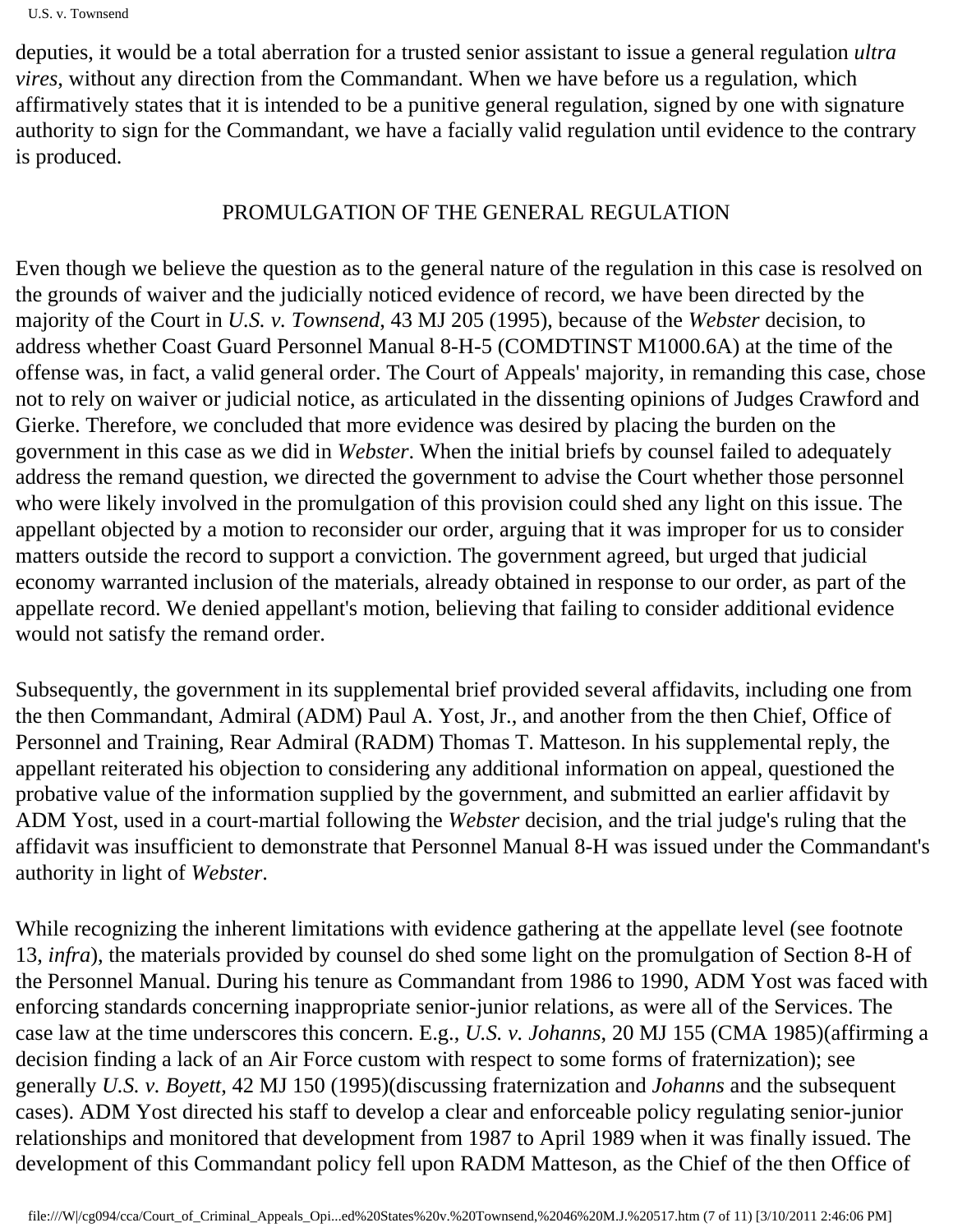Personnel, and his staff. Although unable to recall the specifics, both ADM Yost and RADM Matteson remember having discussions during the policy's development in which the Commandant laid out his views on the matter and his concurrence with the recommendation that a violation of the policy should subject the member to punishment under the UCMJ. Both officers were confident that the Commandant had reviewed and approved Section 8-H of the Personnel Manual before it was published. The Notice actually promulgating Section 8-H was signed by Captain G.F. Woolover, as the Acting Chief of the Office of Personnel and Training (formerly the Office of Personnel), who at the time was RADM Matteson's Deputy. ADM Yost, in preparing his affidavit, reviewed Change 4 to the Personnel Manual which promulgated Section 8-H, and he felt that it reflected his views communicated to RADM Matteson and others before the regulation was issued in 1989. ADM Yost's earlier affidavit provided by the defense is less detailed than the more recent one submitted by the government, but it does not conflict with the later more extensive affidavit.

A Coast Guard general regulation or order need not be signed by the Commandant personally; Article 92 (1) only requires that the regulation or order be issued as a result of a personal decision of the Commandant. *U.S. v. Bartell*, 32 MJ 295 (CMA 1991). Although ADM Yost did not sign the Notice which promulgated Section 8-H of the Personnel Manual, he oversaw its issuance. He did not just simply direct some regulation be issued by his staff. He took an active and continuous interest in its development. He personally made the decision that the regulation would be a punitive general order. He was generally aware of, and approved, the contents of Section 8-H before it was published in 1989. This information provided by counsel clarifies that the regulation was issued at the Commandant's personal direction.

Appellant argues that we cannot consider this post-trial information since it amounts to supplementing the factual basis for the conviction. The appellant misapprehends the posture of his case at this point. The information is not being considered to sustain his conviction for violating a general regulation, which otherwise could not stand without it. See *U.S. v. Mason*, \_\_\_MJ\_\_\_, No. 96-5004, slip op. at 2 (Jan. 22, 1997)("[*U.S. v. Bethea*, 22 USCMA 223, 46 CMR 223 (1973)] limits review under Article 66 (c) to review of the facts, testimony, and evidence presented at the trial, and precludes a Court of Criminal Appeals from considering 'extra-record' matters when making determinations of guilt, innocence, and sentence appropriateness."). As discussed above, the evidence, including the judicial notice of the regulation, adduced at trial was sufficient to sustain appellant's conviction. The only thing being examined now is the question raised by our superior Court - whether the Commandant was personally involved in the issuance of the regulation in question. Having received an answer, our limited foray outside the trial record comes to a close. The additional information submitted to us on appeal is being considered solely to address the question presented to us on remand, not for guilt, innocence, or sentence appropriateness. And, even if we could consider the additional evidence in determining appellant's guilt or innocence, nothing in the additional information presented undermines the trial court's taking of judicial notice of Coast Guard Personnel Manual 8-H-5 (COMDTINST M1000.6A), which was the basis for appellant's regulation violation. Consequently, we decline to disturb appellant's legally and factually sufficient conviction and reaffirm our original decision in this case, *U.S. v. Townsend*, 34 MJ 882 (CGCMR 1992).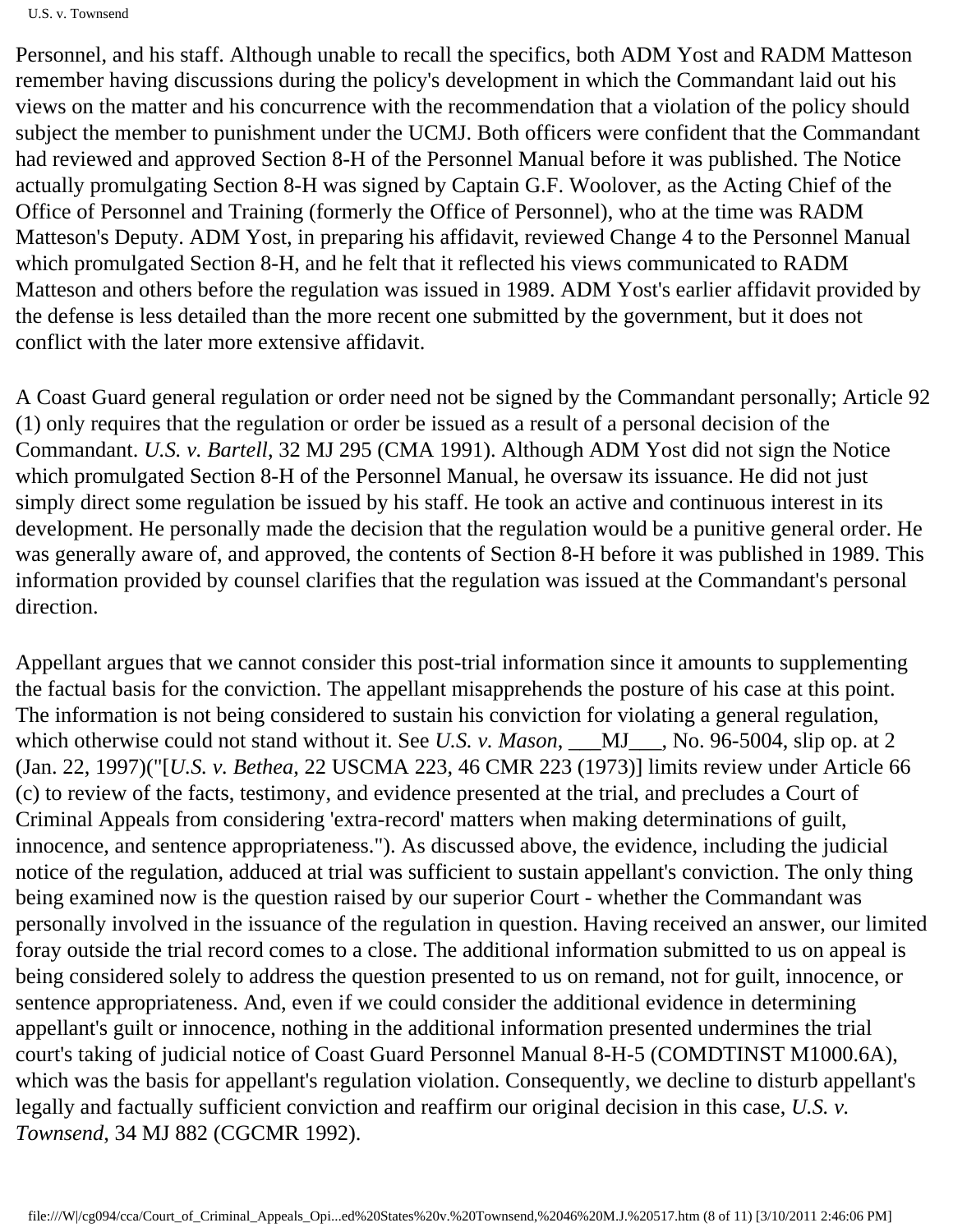Chief Judge BAUM concurs.

Judge FEARNOW (concurring in part and in the result):

Although I can understand why my fellow judges have interpreted and responded to the decision of the Court of Appeals for the Armed Forces in *U.S. v. Townsend,* 43 MJ 205 (1995) (*Townsend III)*, in the way they have, I do not agree with their understanding of the views provided to us by our superior court concerning extra-record material. The seeds for our difference in interpretation are planted in the multiple opinions provided in *Townsend III* and the somewhat varying direction provided in each of those opinions. In an attempt to clarify what I perceive to be the undertaking submitted to us by the remand of this case for a second time, I will specify what I see as the significant points of the history of the case and the specific issue presently before us for resolution.

The Court of Appeals has characterized our holding in *U.S. v. Webster,* 37 MJ 670 (CGCMR 1993), as a decision that Article 8-H-5, U.S. Coast Guard Personnel Manual, "was not sufficiently shown in that case to be properly promulgated by a qualified officer." *Townsend III,* 43 MJ at 206. When, in *U.S. v. Townsend* 39 MJ 784 (CGCMR 1994)(*Townsend II*), we reviewed this case for the first time on remand from the Court of Appeals under an order that it be considered in light of the holding in *Webster,* the Court of Appeals believes we distinguished *Webster* and found that its holding that the regulation at issue was not sufficiently proven to be a valid general regulation, did not apply in *Townsend* because appellant's counsel had affirmatively waived any issues concerning the regulatory offense during oral argument. *Townsend III,* 43 MJ at 206. Simply stated, the Court of Appeals, in again remanding this case, is indicating that this Court's invocation of waiver in the remand decision is not an acceptable basis for refusing to apply our W*ebster* holding that Article 8-H-5 is not proven to be a lawful general regulation. To uphold the identical regulation that is the basis for the remaining finding of guilty in *Townsend,* it must be supported by facts in the record showing it was properly promulgated.

In his lead opinion, Judge Sullivan states that after our decision not to follow *Webster,* the issue presented to the Court of Appeals in its subsequent review of *Townsend,* is "whether Article 8-H-5, U.S. Coast Guard Personnel Manual, Commandant Instruction M.1000.6A, as it existed on November 20, 1990, was part of a lawful general order or regulation." Of more particular concern is "whether the promulgating authority for the violated regulation was a commander recognized in paragraph 16c(1)(a)" of the MCM. Because, in his view, this Court did not "analyze appropriate regulations in the Coast Guard to determine the significance of the signature" of the officer signing the promulgating order for the regulation, Judge Sullivan directs us on this second remand to "answer the regulatory question that was left unanswered in" our first remand opinion.

Judge Cox states that following our remand opinion the issue is simply whether or not "the regulation is a lawful general regulation issued by one empowered to make such edicts." He indicates that his conclusion is that the answer to that question is no, but that he can join in the lead opinion's decision to remand that question again to the Coast Guard Court of Criminal Appeals. *Townsend III,* 43 MJ at 210*.*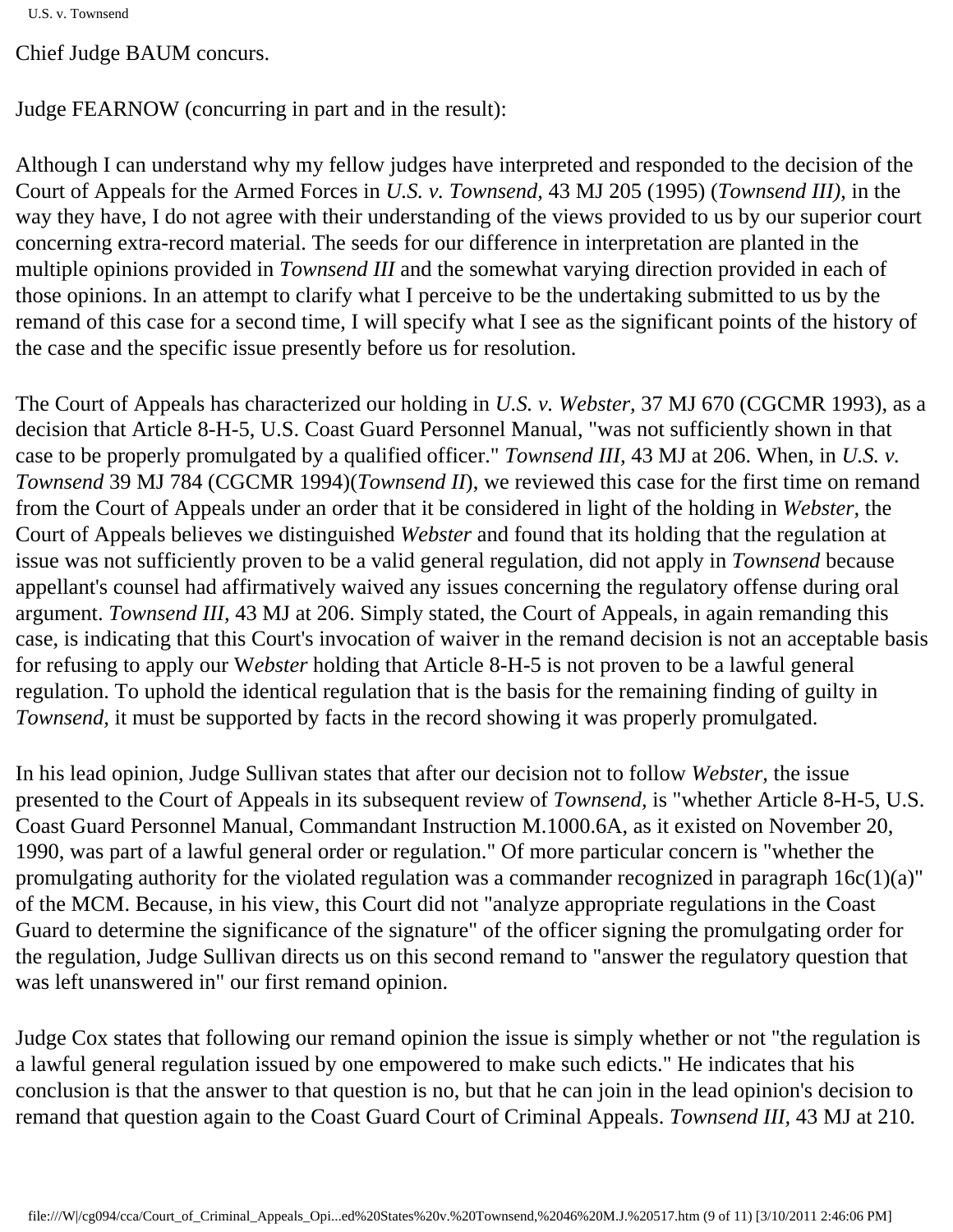In his concurring opinion, Judge Wiss concluded our responsibility in again considering this appeal is "simply to consider whether, in light of [the Coast Guard Court of Criminal Appeals] decision in *U.S. v. Webster*, I there is evidence that the regulation in question was issued by direction of the Commandant." *Townsend III,* 43 MJ at 212.

At the risk of undue repetition, I believe the three judges in the majority are saying the same thing in slightly varying ways; i.e., ' [I]f the order found invalid in *Webster\** for failure of proof is to be sustained in *Townsend,* identify the evidence that proves the Commandant of the Coast Guard directed that the order be issued.' This interpretation is in my opinion confirmed by Judge Gierke's dissenting opinion, where he argued against another remand of the case. He stated that "[I]f the evidence is legally insufficient, [the Court of Criminal Appeals for the Armed Forces] should set aside the findings of guilty. A failure of proof cannot be cured by remand." *Townsend III,* 43 MJ at 212*.*

I continue to believe that the fact that the order under consideration stated on its face that it was a lawful general order, combined with the presumption of regularity an order such as this is generally entitled to, is sufficient to prove beyond a reasonable doubt that the Commandant of the Coast Guard directed that it be issued. However, if as the Court of Appeals for the Armed Forces majority opinions in *Townsend III*  seem to imply, this is an unacceptable basis upon which to sustain the conviction, then there are no other facts available in the record of trial to support such a finding. And there is nothing this Court can do on remand to cure that lack of proof. Even if we have the power to conduct a factual review of the case under Article 66(c), UCMJ, we are limited to the evidence of record in conducting such a review. *U.S. v. Bethea,* 22 USCMA 223, 46 CMR 223 (1973*); U.S. v. Mason,* \_\_\_MJ\_\_\_, No. 96-5004, slip op. at 2 (Jan. 22, 1997*).*

My brother judges on this Court have very understandably inferred that this case would not have been remanded again unless the Court of Criminal Appeals for the Armed Forces desired that this Court attempt to obtain additional facts to supplement the record on the question of the Commandant's involvement in issuing the general order. They believe returning the case to us for another review of the record without the direction to seek additional information would be a somewhat futile step and one the Court of Appeals for the Armed Forces would not undertake. Subsequently, affidavits from Admiral Yost and other officers involved in issuing the regulation have been obtained and appended to the appellate record. The principal opinion considers these affidavits, but only for the purpose of responding to what Judge O'Hara and Chief Judge Baum believe is the request, if not direction, of our superior Court. Because I do not believe we have the authority to retry a case based on affidavits, and the Court of Criminal Appeals for the Armed Forces could not grant us such authority even if they intended to, I cannot join that part of the opinion. As indicated above however, I do not think the Court of Appeals for the Armed Forces intended that we go beyond the record to respond to their question of whether the Commandant was personally involved in directing issuance of the order. Their direction to us can and should be read consistently with the rule of *Bethea* and *Mason, supra.*

Because I find that the record in this case is sufficient to affirm the conviction, I join that part of the lead opinion that reaches the same conclusion. However, if as previously indicated in their decision